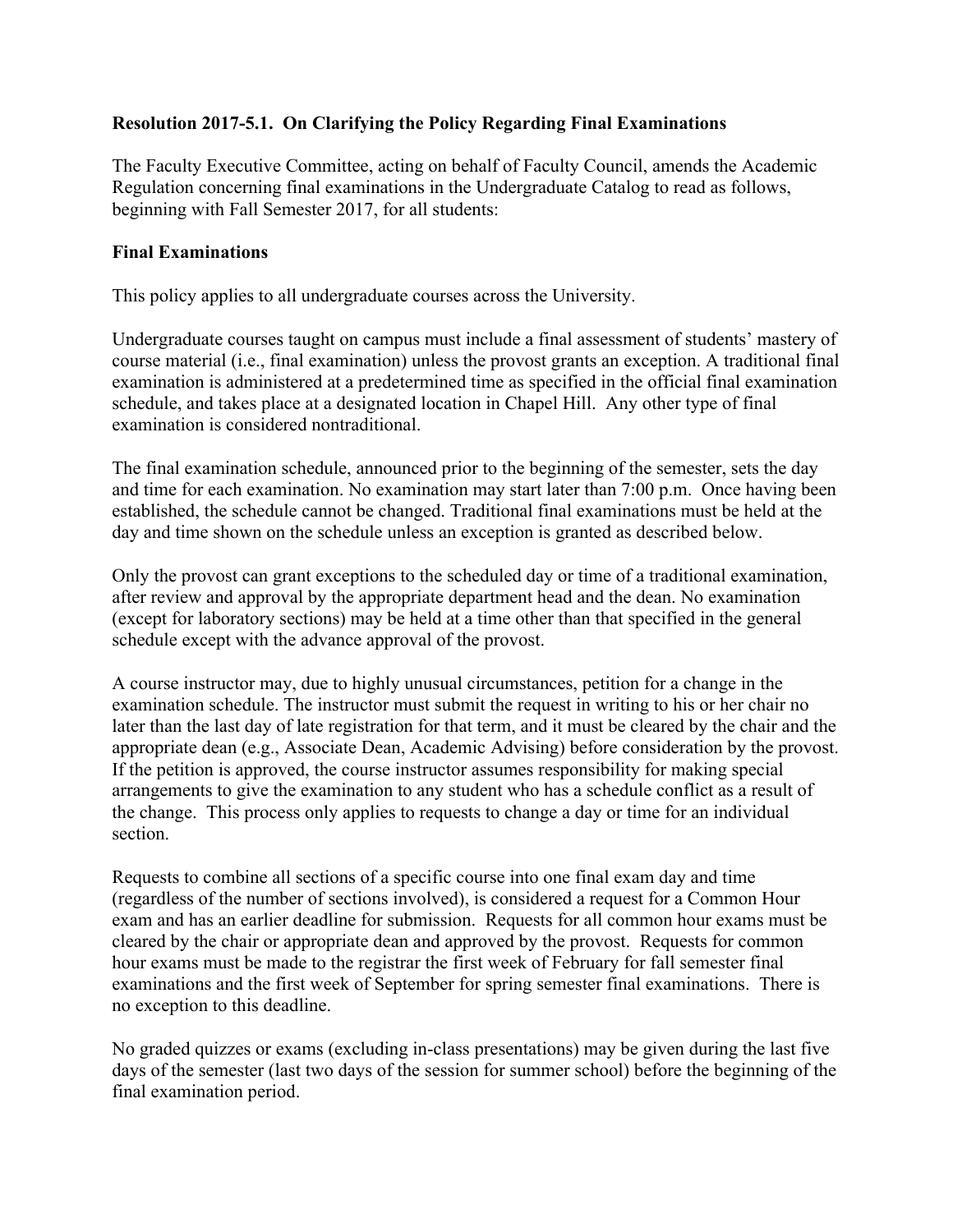For a standard three credit hour course, the University has a required three hour final examination period, which adds an additional includes 180 minutes of instruction to the in each semester (see UPM #29 – Definition of a Credit Hour). Thus, the University requires instructors to provide a full three hours of instruction for final assessment purposes (e.g., written final examination, presentations, portfolio review, performance, review and evaluation, or some combination of these assessments). for students to complete the final examination. However, it It is up to the discretion of the instructor of record to determine the form, content, and function of the final examination (e.g., whether it is cumulative; whether it is a three-hour exam or a shorter exam preceded or followed by a period of review; etc.). A traditional final examination should not exceed a period of three hours. Only examinations requiring an exceptional portion of practical work should be longer than three hours (e.g., student teaching).

Chairs (i.e., heads of instructional units) must give permission for faculty members to use nontraditional examinations. Examples of nontraditional examinations include those requiring more than three hours to complete; or other final assessments such as a portfolio of a semester's work, a final project, or a take-home examination. For multidisciplinary and cotaught courses, permission to give a nontraditional examination must be granted solely by the chair of the instructional unit in which the course is based. Even when faculty members have permission to administer nontraditonal final examinations, the scheduled examination period must be utilized for instructional hours. The chair should submit to their academic dean's office an annual summary of the exceptions that were granted.

Students who are absent from an examination receive a course grade of AB (absent), which is equivalent to F (zero quality points), or FA (absent and failing regardless of performance on the final examination). When students are unable, for reasons clearly beyond their control, to take a traditional final examination at the scheduled time, they can be excused only by the director of Campus Health Services or their academic dean (who can issue an "examination excuse"). An absence may be excused for severe health problems leading to the student's placement on the Infirmary List by either Campus Health Services or Counseling and Psychological Services, for significant personal or family circumstances, for religious observances required by the student's faith, for a scheduling conflict involving multiple examinations at the same time, or when a student has three or more final examinations scheduled in 24 hours. In cases of illness, personal or family emergency, or religious observance, additional documentation may be required by the dean. Primary holy days for religious observances are noted on a Web-based interfaith calendar site. Students are responsible for providing the course instructor and the dean a written request for an excused absence from a final exam for a religious observance or for a scheduling conflict involving multiple examinations no later than the last day of classes. Students must be given the opportunity to make up final exams missed due to an excused absence.

For any University undergraduate courses offered entirely online or via other distance modalities, exams will be offered and must be completed during the scheduled final examination period, but requirements concerning the time of day and place of the exam will be appropriate to the course's mode of delivery. Self-paced courses are exempt from both the time and place requirements of the exam policy and the requirement that exams be held during the scheduled final examination period.